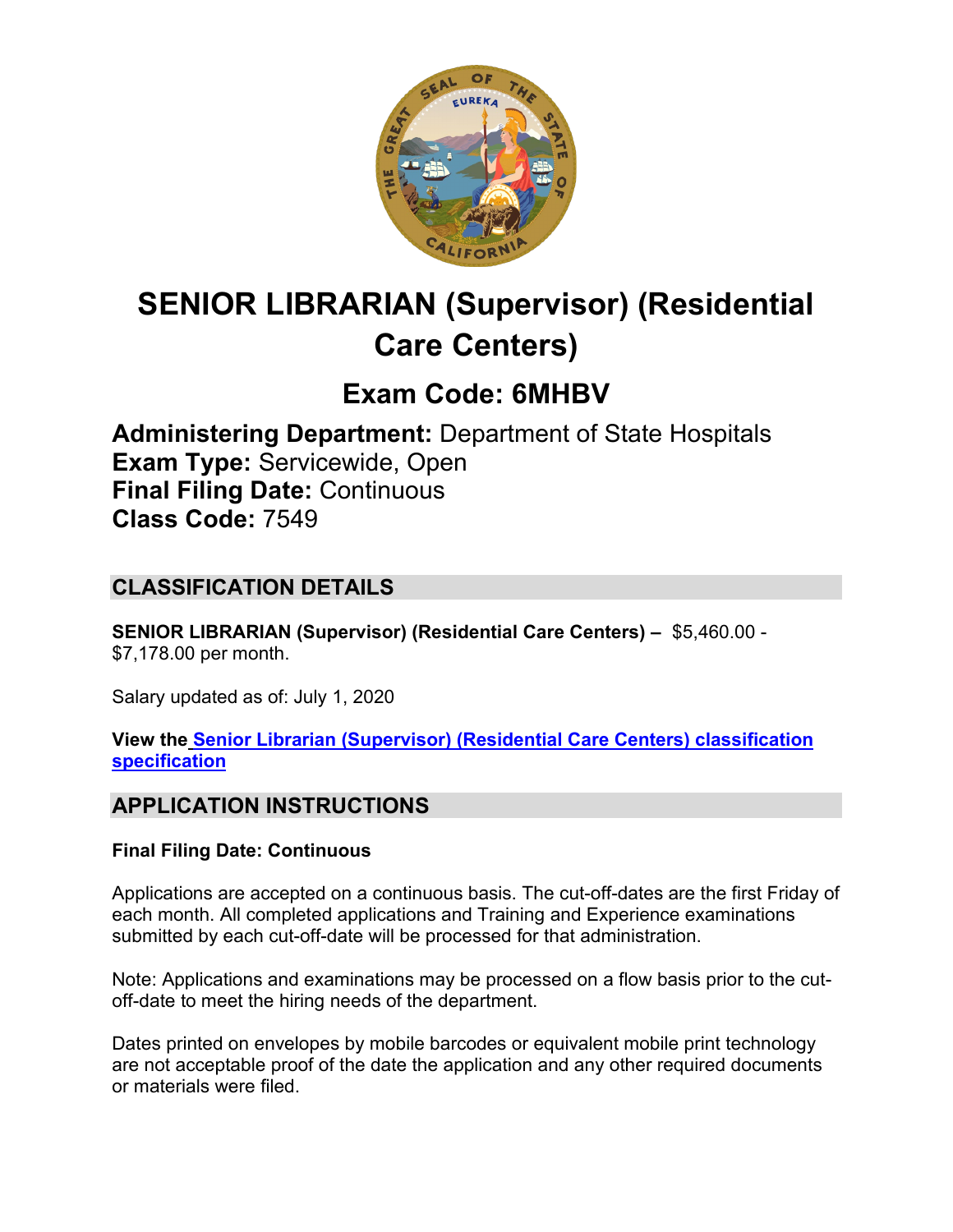#### **Who Should Apply**:

Applicants who meet the Minimum Qualifications as stated on this bulletin may apply for and take this examination. Once you have taken this examination, you may not retake it for **twelve (12)** months.

Unless otherwise stated on this bulletin, you must meet the Minimum Qualifications by the Final Filing Date or cut-off-date stated above.

#### **How to Apply**:

Applicants are required to submit a[n Examination Application \(STD 678\),](https://jobs.ca.gov/pdf/std678.pdf) found at [www.calcareers.ca.gov,](http://www.calcareers.ca.gov/) either by mail, in person, or via email to the address listed below.

Once your application has been submitted, you must complete the **Training and Experience (T&E)** following the instructions below under, **Taking the Examination.**

Examination Services staff will screen each application. Applicants meeting the minimum qualifications will be admitted into the examination. **Applicants must submit the STD. 678 as well as the T&E. Failure to do so will result in a delay in the examination process.**

**The preferred method to apply is by emailing your STD 678 to:**

#### **[SeniorLibrarianSupervisorRCC@dsh.ca.gov](mailto:SeniorLibrarianSupervisorRCC@dsh.ca.gov)**

#### **Electronic signatures are acceptable.**

Indicate the Classification on your Examination Application (STD 678).

You may apply by mail or in person to:

Department of State Hospitals – Sacramento Attn: Selection Services Unit MS-14 1215 O Street Sacramento, CA 95814

In person hours: Monday through Friday, 8am to 5pm (excluding State holidays)

#### **Special Testing Arrangements:**

If you require assistance or alternative testing arrangements due to a disability, please contact the testing department listed in the Contact Information section of this bulletin.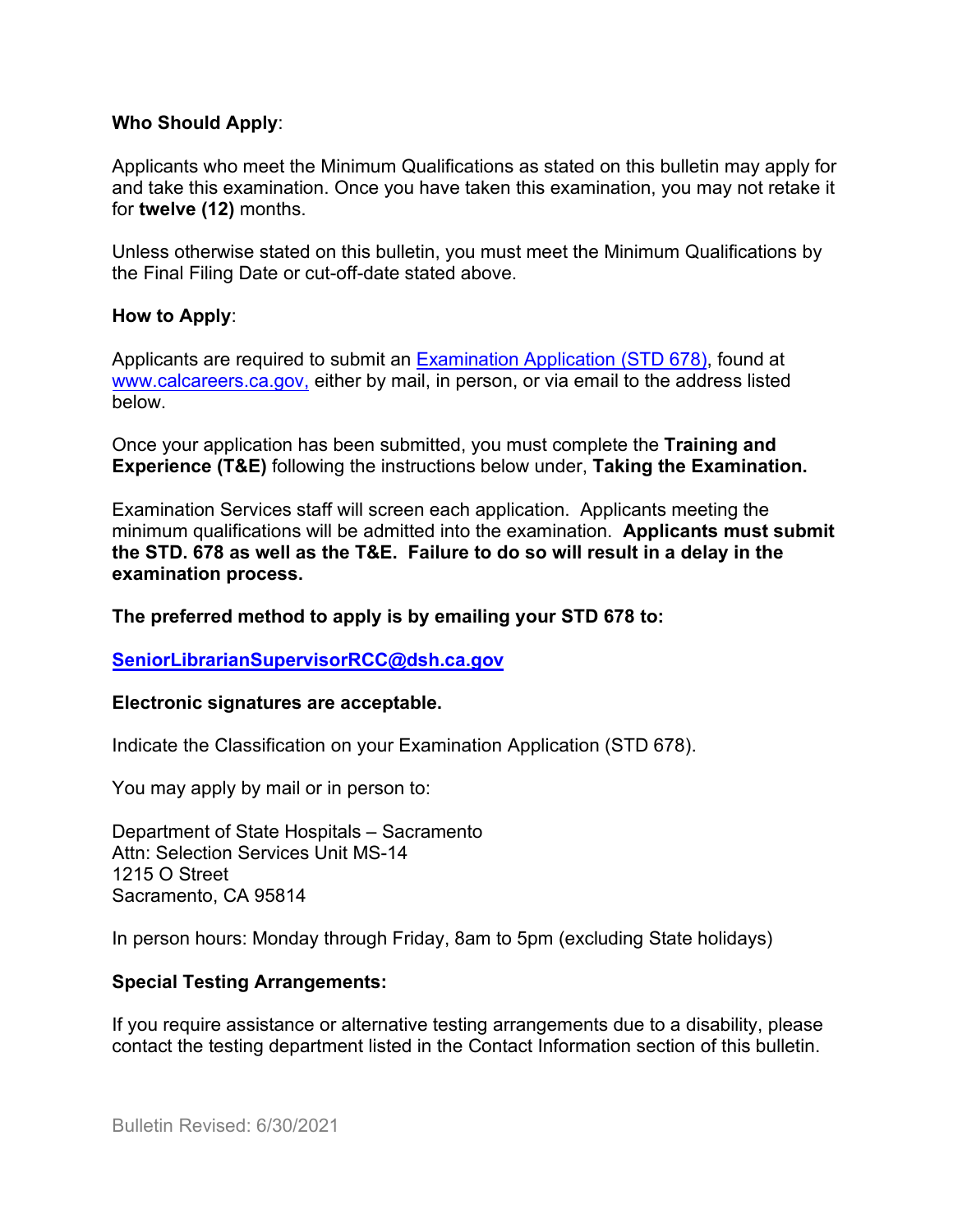## **MINIMUM QUALIFICATIONS**

All applicants must meet the education and/or experience requirements as stated on this exam bulletin to be accepted into the examination. Part-time or full-time jobs, regardless of whether paid or volunteer positions, and inside or outside California state service will count toward experience.

Either 1

Two years in the California state service performing librarian duties at a level of responsibility equivalent to that of a Librarian (Residential Care Centers).

Or 2

Experience: Three years of increasingly responsible and varied professional library experience, such as cataloging, research work, reference work, library service projects, and the selection of library materials; and

Education: Equivalent to graduation from college and completion of graduate study in a library school. (Registration as a graduate student in a library school will admit applicants to the examination, but they must submit evidence of completion before they can be considered eligible for appointment.)

## **POSITION DESCRIPTION**

This is the working supervisor level in this series. Incumbents may either (1) supervise a staff of professional or technical, and clerical personnel; (2) be responsible for a larger institutional library.

## **EXAMINATION SCOPE**

This examination consists of the following components:

**Training and Experience Evaluation –** Weighted 100% of the final score. The examination will consist solely of a **Training and Experience Evaluation.** To obtain a position on the eligible list, a minimum score of 70% must be received.

In addition to evaluating applicants' relative knowledge, skills, and ability, as demonstrated by quality and breadth of education and/or experience, emphasis in each exam component will be measuring competitively, relative job demands, each applicant's:

#### **Knowledge of:**

1. Knowledge of Principles, trends, and practices of professional library work.

Bulletin Revised: 6/30/2021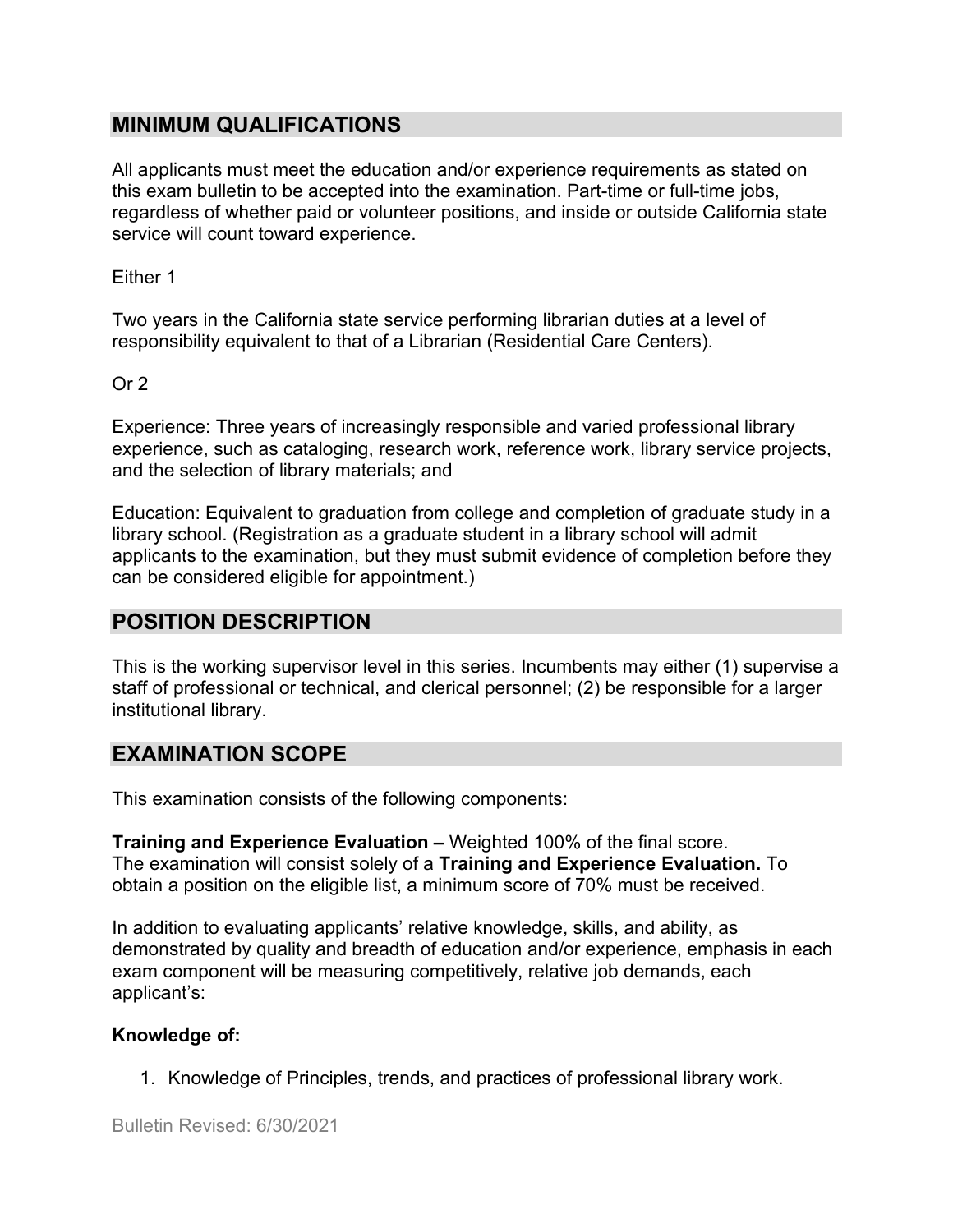- 2. Knowledge of Modern library methods, techniques, and terminology.
- 3. Knowledge of Standard reference materials, library tools, guides, and indexes.
- 4. Knowledge of Library purposes, trends, and organization.
- 5. Knowledge of Complex bibliography terminology.
- 6. Knowledge of Subject fields and California Government location and programs of major libraries in California.
- 7. Knowledge of principles and practices of supervision.
- 8. Knowledge of a supervisor's responsibility for promoting equal opportunity in hiring and employee development and promotion and for maintaining a work environment that is free of discrimination and harassment.

#### **Ability to:**

- 1. Ability to apply professional knowledge to the practical problems of the job.
- 2. Ability to establish and maintain cooperative relationships with library users, coworkers, supervisors, and others contacted during the course of work.
- 3. Ability to analyze situations accurately and take effective action.
- 4. Ability to speak and write effectively.
- 5. Ability to assume leadership and apply creativity in the formulation of needed changes in methods and procedures.
- 6. Ability to plan, organize, direct, and evaluate the work of professional and clerical personnel.
- 7. Ability to effectively promote equal opportunity in employment and maintain a work environment that is free of discrimination and harassment.

## **ELIGIBLE LIST INFORMATION**

A Servicewide, Open eligible list for the **Senior Librarian (Supervisor) (Residential Care Centers)** classification will be established for use by all state agencies.

The names of **successful** competitors will be merged onto the eligible list in order of final score regardless of exam date. Eligibility expires **Twelve (12) months** after it is established. Applicants must then retake the examination to reestablish eligibility.

Veterans' Preference will be granted for this examination. In accordance with Government Codes 18973.1 and 18973.5, whenever any veteran, or widow or widower of a veteran achieves a passing score on an open examination, he or she shall be ranked in the top rank of the resulting eligible list.

Veterans status is verified by the California Department of Human Resources (CalHR). Information on this program and the Veterans' Preference Application (Std. form 1093) is available online at the following website:

<https://www.jobs.ca.gov/CalHRPublic/Landing/Jobs/VeteransInformation.aspx>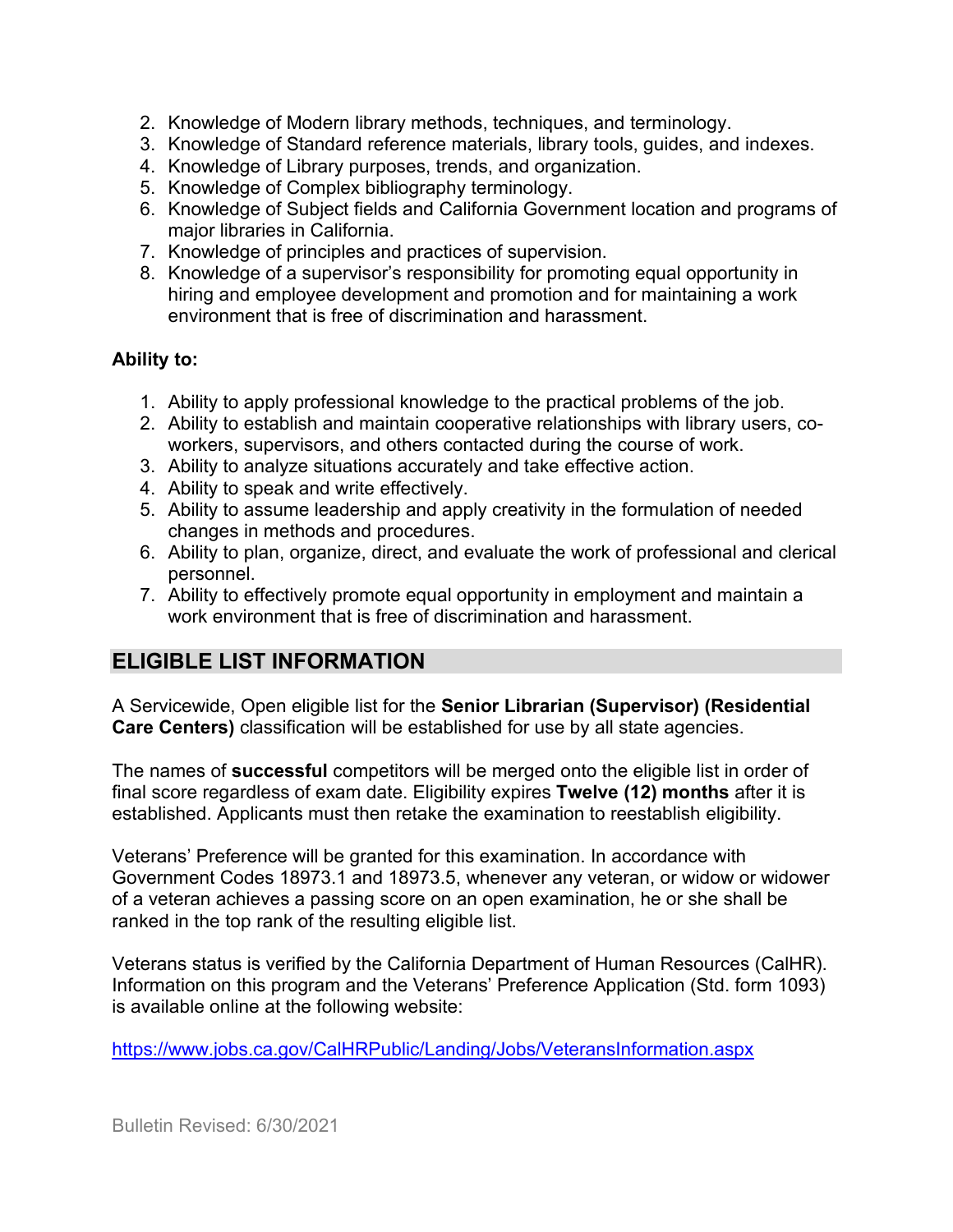Additional information on veteran benefits is available at the Department of Veterans Affairs.

Career credits are not granted for examinations administered on an Open or Promotional basis.

## **PREPARING FOR THE EXAMINATION**

Here is a list of suggested resources to have available prior to taking the exam.

- 1. **Employment History:** Employment dates, job titles, organization names and addresses, names of supervisors or persons who can verify your job responsibilities, and phone numbers of persons listed above.
- 2. **Education:** School names and addresses, degrees earned, dates attended, courses taken (verifiable on a transcript), persons or office who can verify education, and phone numbers of persons or offices listed above.
- 3. **Training:** Class titles, certifications received, names of persons who can verify your training, and phone numbers of persons listed above.

## **TAKING THE EXAMINATION**

**To be considered as a candidate, step 1 and 2 must be completed.**

- **If step 1 and 2 are not completed; the application will not be reviewed and/or the examination will not be scored.**
- **After you complete steps 1 and 2, the application will be reviewed to determine that the Minimum Qualifications are met, then the examination will be processed and you will receive your results by mail within 4 - 6 weeks of the cut-off date stated above.**

**NOTE: Sending an application for a job or position is NOT the same process as sending an application for this examination.**

**Step 1. Submit your application following the instructions above.**

**Step 2. [Click on this link to take the Senior Librarian \(Supervisor\) \(Residential](https://www.surveymonkey.com/r/YLHQK3D)  [Care Centers\) examination.](https://www.surveymonkey.com/r/YLHQK3D)**

## **TESTING DEPARTMENTS**

Department of State Hospitals

## **CONTACT INFORMATION**

Bulletin Revised: 6/30/2021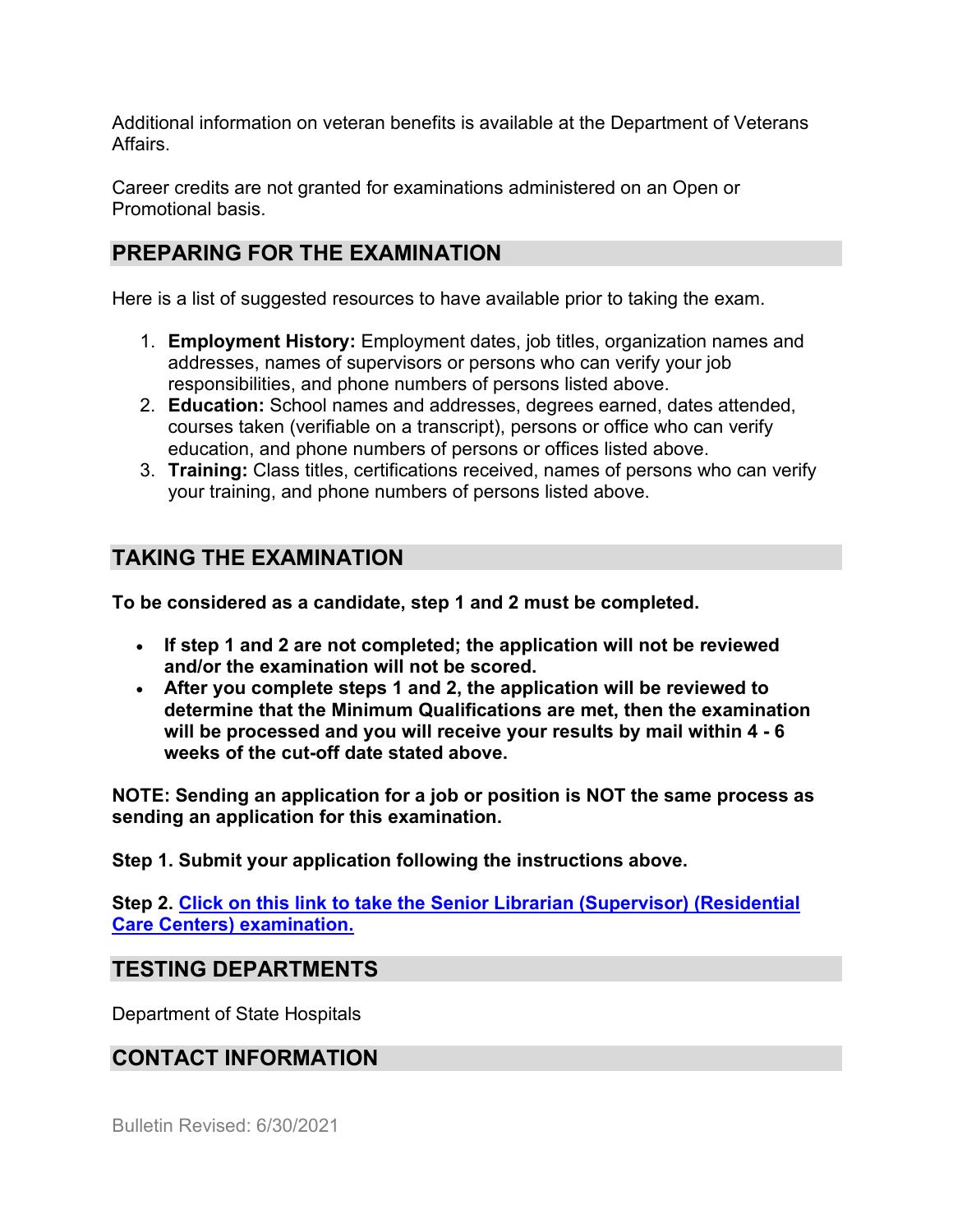Questions relating to this exam should be directed to:

Department of State Hospitals Selection Services Unit Monday through Friday, 8am to 5pm (excluding State Holidays) Phone: 916-651-8832 Email: **[SeniorLibrarianSupervisorRCC@dsh.ca.gov](mailto:%20SeniorLibrarianSupervisorRCC@dsh.ca.gov)**

California Relay Service: 1-800-735-2929 (TTY), 1-800-735-2922 (Voice). TTY is a Telecommunications Device for the Deaf, and is reachable only from phones equipped with a TTY Device.

## **EQUAL OPPORTUNITY EMPLOYER**

The State of California is an equal opportunity employer to all, regardless of age, ancestry, color, disability (mental and physical), exercising the right of family care and medical leave, gender, gender expression, gender identity, genetic information, marital status, medical condition, military or veteran status, national origin, political affiliation, race, religious creed, sex (includes pregnancy, childbirth, breastfeeding, and related medical conditions), and sexual orientation.

## **DRUG-FREE STATEMENT**

It is an objective of the State of California to achieve a drug-free State work place. Any applicant for State employment will be expected to behave in accordance with this objective, because the use of illegal drugs is inconsistent with the law of the State, the rules governing civil service, and the special trust placed in public servants.

## **GENERAL INFORMATION**

Examination and/or Employment Application (STD 678) forms are available at the California Department of Human Resources, local offices of the Employment Development Department, and through your CalCareer Account at the following website:

#### **http://www.CalCareers.ca.gov/**

If you meet the requirements stated on this examination bulletin, you may take this examination, which is competitive. Possession of the entrance requirements does not assure a place on the eligible list. Your performance in the examination described in this bulletin will be rated against a predetermined job-related rating, and all applicants who pass will be ranked according to their score.

The Department of State Hospitals reserves the right to revise the examination plan to better meet the needs of the service, if the circumstances under which this examination